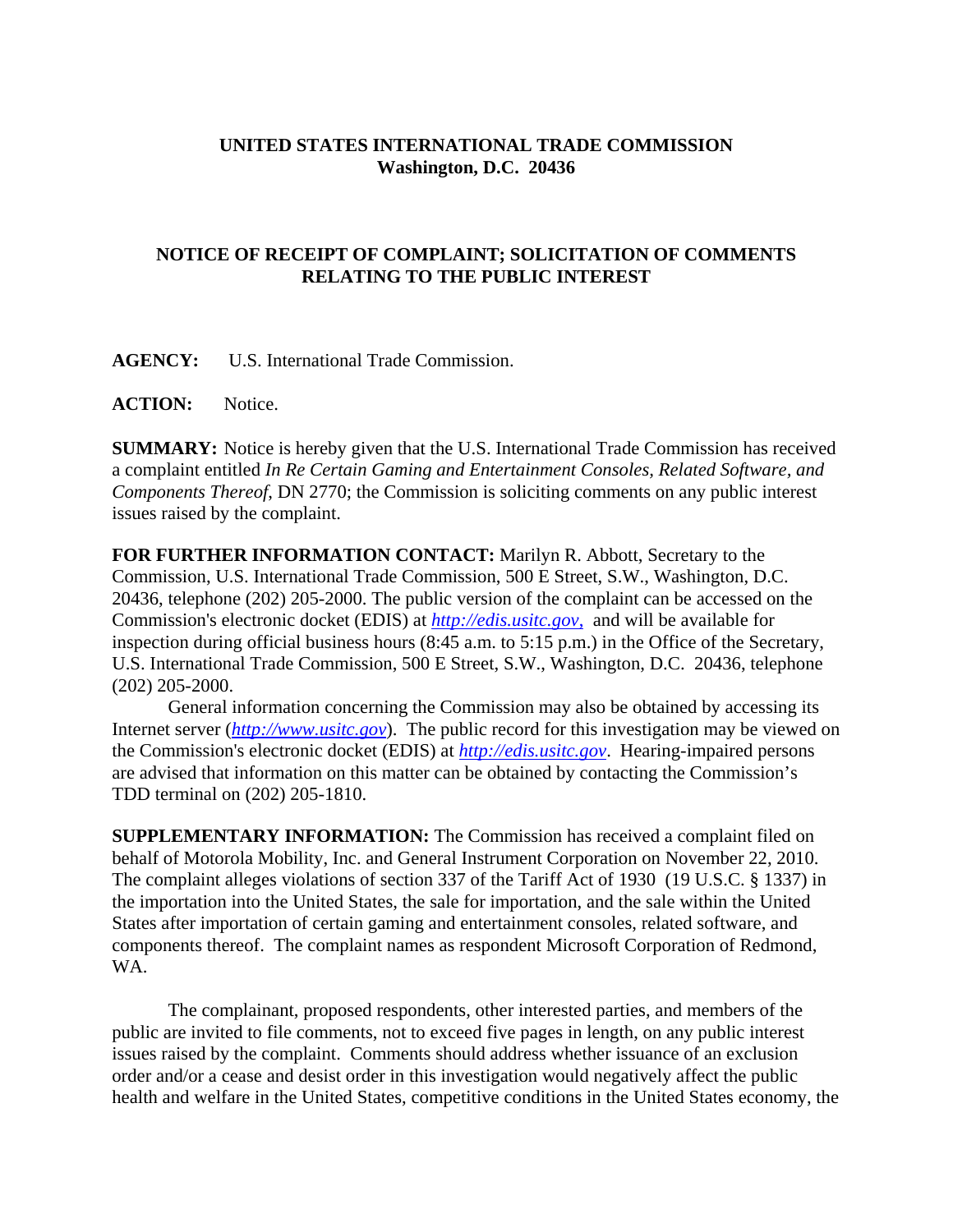production of like or directly competitive articles in the United States, or United States consumers.

In particular, the Commission is interested in comments that:

- (i) explain how the articles potentially subject to the orders are used in the United States;
- (ii) identify any public health, safety, or welfare concerns in the United States relating to the potential orders;
- (iii) indicate the extent to which like or directly competitive articles are produced in the United States or are otherwise available in the United States, with respect to the articles potentially subject to the orders; and
- (iv) indicate whether Complainant, Complainant's licensees, and/or third party suppliers have the capacity to replace the volume of articles potentially subject to an exclusion order and a cease and desist order within a commercially reasonable time.

Written submissions must be filed no later than by close of business, five business days after the date of publication of this notice in the *Federal Register*. There will be further opportunities for comment on the public interest after the issuance of any final initial determination in this investigation.

Persons filing written submissions must file the original document and 12 true copies thereof on or before the deadlines stated above with the Office of the Secretary. Submissions should refer to the docket number ("Docket No. 2770") in a prominent place on the cover page and/or the first page. The Commission's rules authorize filing submissions with the Secretary by facsimile or electronic means only to the extent permitted by section 201.8 of the rules (see Handbook for Electronic Filing Procedures,

http://www.usitc.gov/secretary/fed\_reg\_notices/rules/documents/handbook\_on\_electronic\_filing. pdf ). Persons with questions regarding electronic filing should contact the Secretary (202-205-2000).

Any person desiring to submit a document to the Commission in confidence must request confidential treatment. All such requests should be directed to the Secretary to the Commission and must include a full statement of the reasons why the Commission should grant such treatment. *See* 19 C.F.R. § 201.6. Documents for which confidential treatment by the Commission is properly sought will be treated accordingly. All nonconfidential written submissions will be available for public inspection at the Office of the Secretary.

This action is taken under the authority of section 337 of the Tariff Act of 1930, as amended (19 U.S.C.  $\S$  1337), and of sections 201.10 and 210.50(a)(4) of the Commission's